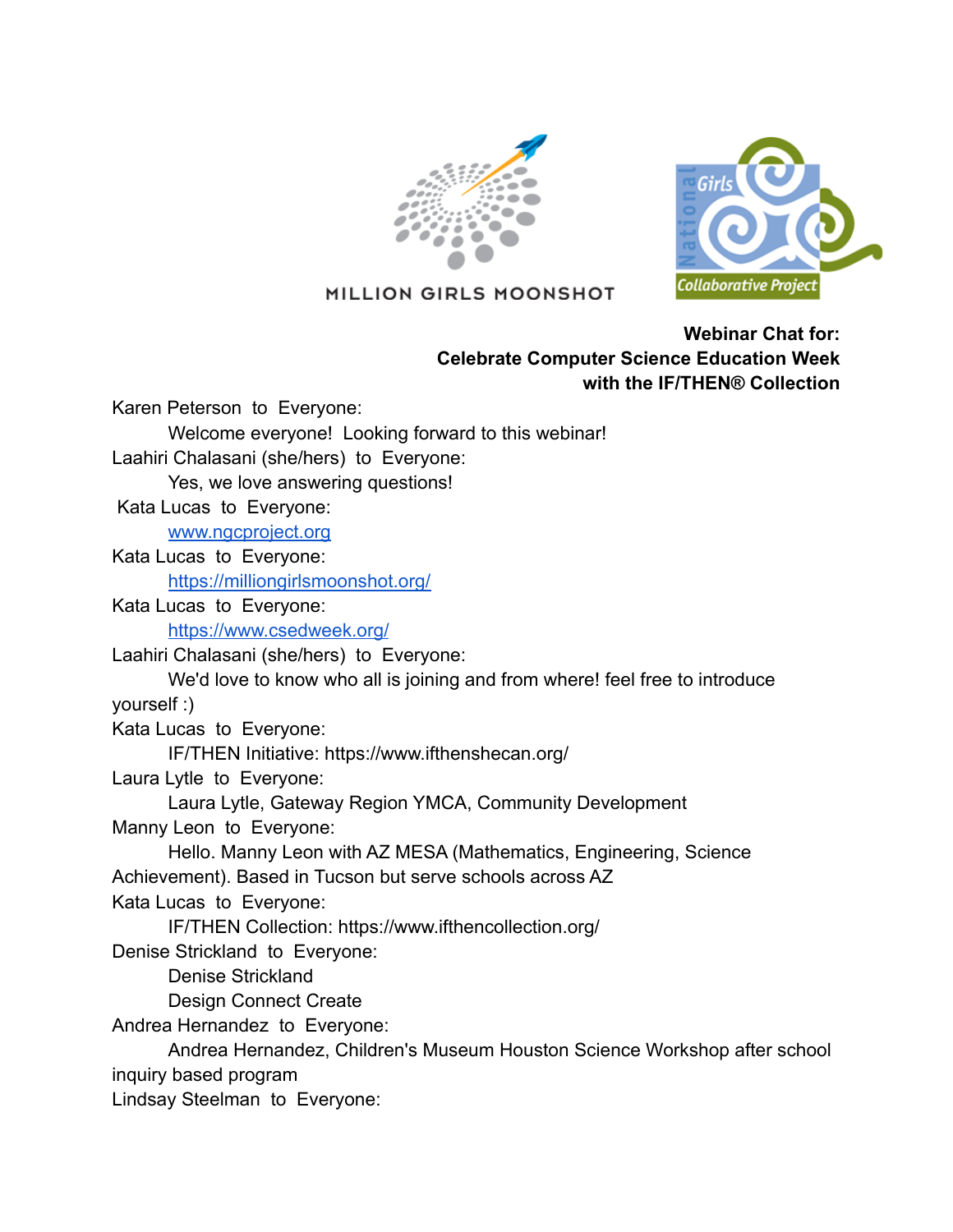I am Lindsay Steelman. I am a Site Coordinator/Teacher for a CCLC STEAM after school program in Bloomfield, IN,

Denise Strickland to Everyone:

Shout out to our fabulous program

Andrea Hernandez to Everyone:

These are great resources, but a lot of info. Will the recording be available to us? Marisa Garcia to Everyone:

yes, the recording will be shared via NGCP and MGM

Denise Strickland to Everyone:

Shout out to our fabulous program mentor -Sarah Wilson!!!

Andrea Hernandez to Everyone:

Thanks!

Robin Strange to Everyone:

I am Robin Strange. I am the Director of North Daviess Community School Corporation's KEY After School Program, and a Special Education and English teacher. Connie Kelly to Everyone:

Hi from Connie Kelly, IEEE Pre-Collegiate Education Coordinating Committee. TryEngineering.org has portals for teachers, students, and Just regular people-though most are engineers or programmers. We will be entertaining submissions for the portal resource area shortly (Testing is in progress).

Marisa Garcia to Everyone:

The best way to promote innovation and new ideas is to get diverse minds in diverse fields!

Kata Lucas to Everyone:

Afua Bruce:

https://www.ifthencollection.org/afua

Kata Lucas to Everyone:

Gracie Ermi: https://www.ifthencollection.org/gracie

Kata Lucas to Everyone:

Dr. Siobhan Day Grady: https://www.ifthencollection.org/siobahn

Kata Lucas to Everyone:

Sarah Wilson: https://www.ifthencollection.org/sarah

Marisa Garcia to Everyone:

such amazing women on this call!

Laahiri Chalasani (she/hers) to Everyone:

I like that - a Board of Directors that we can all 'collect' and aspire to be! Diane Olmos-Guzman to Everyone:

Great to hear that mentors and role models are so important to helping shape the desired careers!

Laahiri Chalasani (she/hers) to Everyone: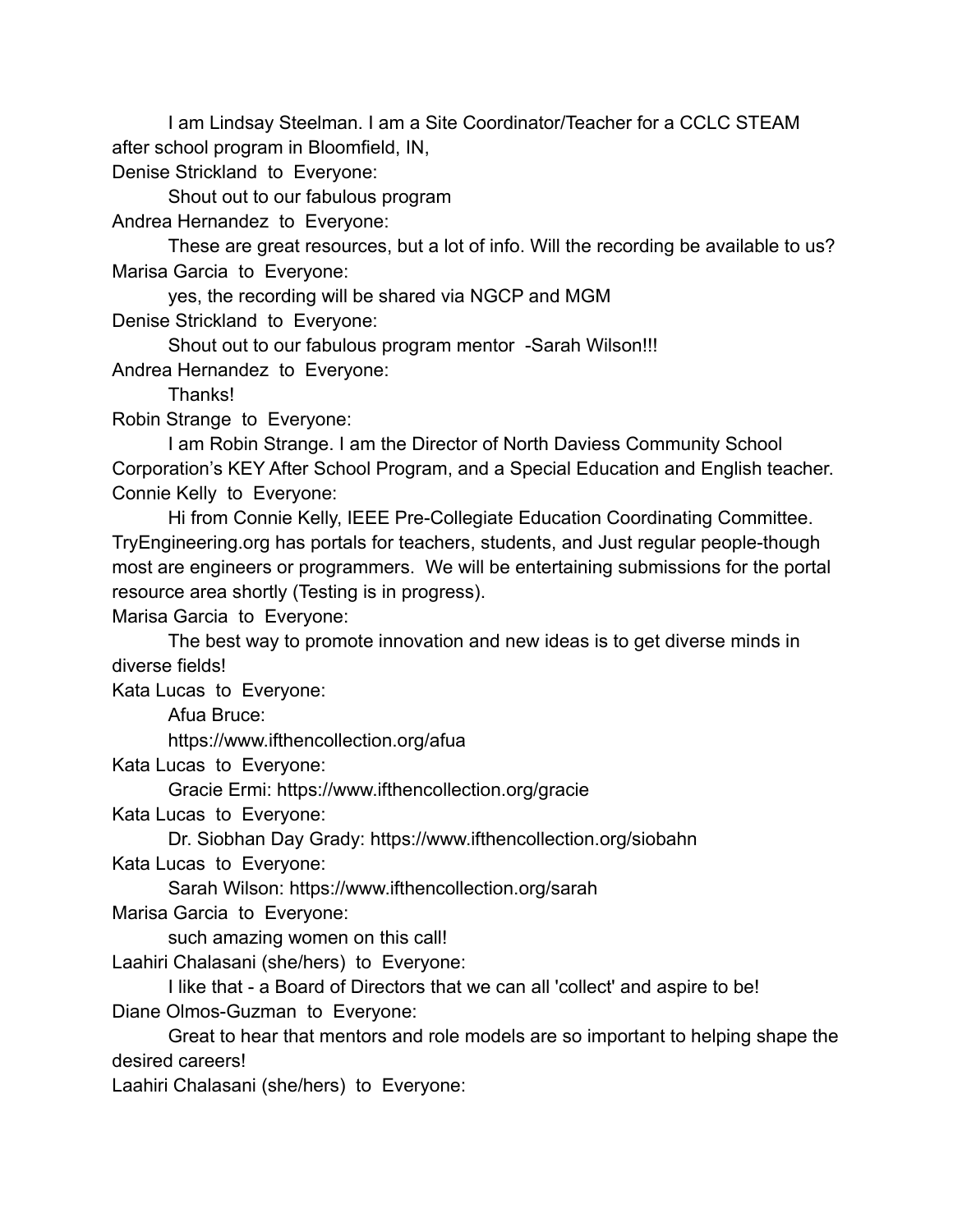Yes, Diane! Engaging role models is a great strategy in engaging young girls in **STEM** 

Marisa Garcia to Everyone:

feel free to type questions here in the chat

Nicholas Alvarez to Everyone:

A great fictional Comic Superhero for young girls to check out would be Ironheart from Marvel. She takes over Tony Starks technology. Keep it up Ladies! Diane Olmos-Guzman to Everyone:

Impressive.

Laahiri Chalasani (she/hers) to Everyone:

Ooh, I'll have to check out Ironheart. Thanks for recommendation, Nicholas! Laahiri Chalasani (she/hers) to Everyone:

Start thinking about questions you want to ask the panelists. We'd love to hear what you are curious about.

Diane Olmos-Guzman to Everyone:

Yes, empowerment! Our non-profit organizations, Promoters of Education, Awareness, and Community Engagement and LULAC Council 4967 partnership just received a LULAC/Google Career Certificates Program for young adults affected by COVID-19 to Re-skill and enter the job market.

Kata Lucas to Everyone:

Activity sheets:

https://ifthen.widen.net/s/bxqtbgqwgx

https://ifthen.widen.net/s/m5gjcgvjvn

Kata Lucas to Everyone:

Posters:

https://ifthen.widen.net/s/z6nwctgjpz

https://ifthen.widen.net/s/vtv9nrfqtg

Laahiri Chalasani (she/hers) to Everyone:

Laahiri Chalasani: lchalasani@ngcproject.org

Please email me!

Laahiri Chalasani (she/hers) to Everyone:

All Ambassadors have an Ambassador Profile where they list their email and social media accounts for you to connect with them.

Marisa Garcia to Everyone:

mgarcia@ngcproject.org

Karen Peterson to Everyone:

They are going on the road in 2022. Stay tuned!

Manny Leon to Everyone: